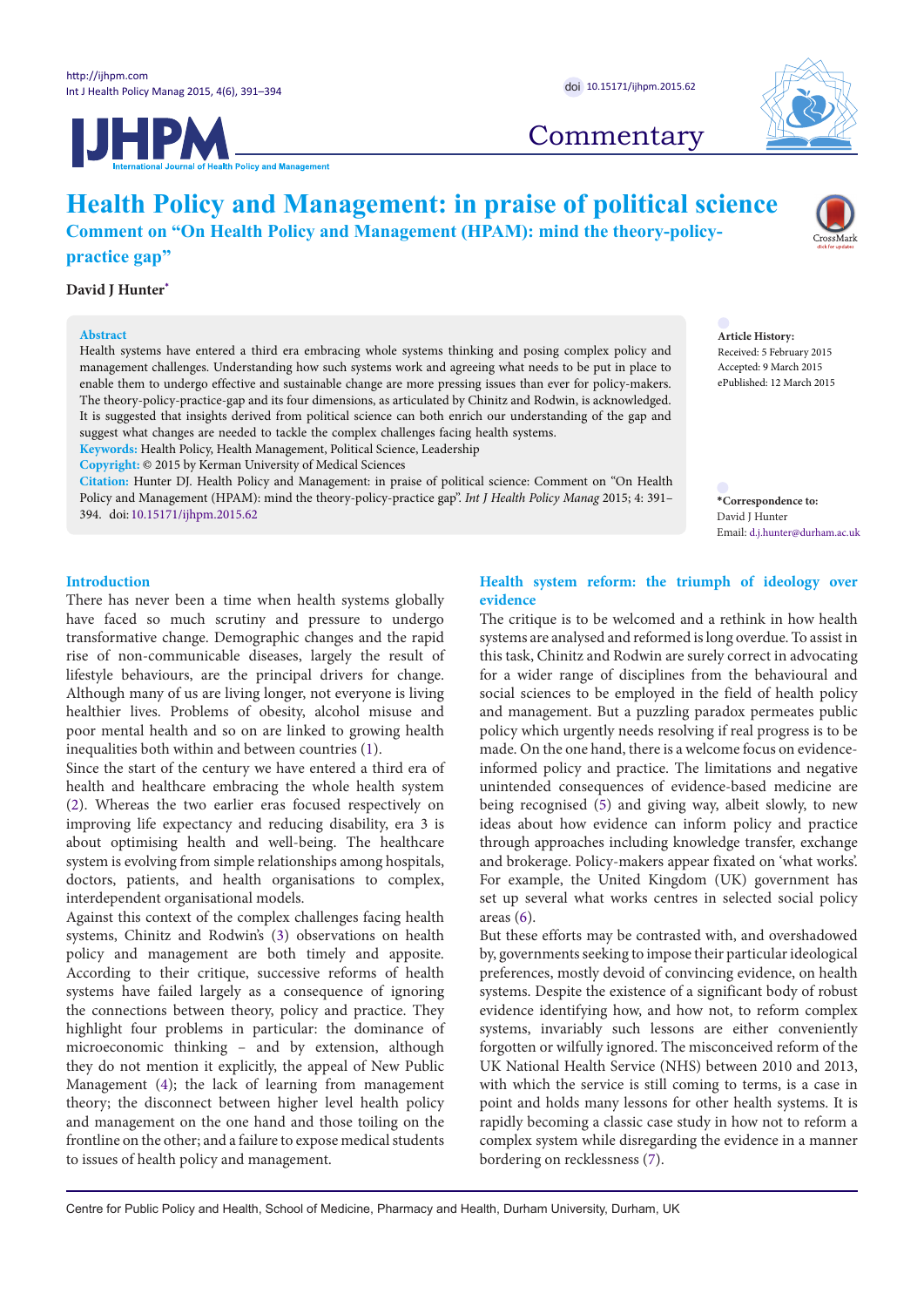The NHS changes were prosecuted in a manner which amply affirms the four problems comprising Chinitz and Rodwin's analysis. Market-based solutions were favoured regardless of the evidence demonstrating that they would fragment services, incur additional costs and would not axiomatically improve quality of care; senior health service managers who could have drawn on their own experience and tacit knowledge to challenge the proposals chose instead to collude with policy-makers in 'selling' the changes to a sceptical public and to those running health services. The vast majority of frontline health service staff and their professional bodies were opposed to the changes for reasons that have since become all too apparent. Needless to say, as in respect of previous reorganisations, bemused medical and nursing students had little understanding of the changes and their impact on them as they looked to an uncertain future in the NHS.

#### **Viewing health policy through a political science lens**

How can the conundrum noted above be explained? How can a rhetorical commitment to evidence-informed policy proceed in tandem with a complete disregard for unwelcome evidence and a highly selective approach to evidence which purports to support a particular policy? Why do market mechanisms and neoliberal thinking persist in dominating the policy debate even when their solutions are known to fail ([8\)](#page-3-5)? According to Draca ([9](#page-3-6)), faith-based policies triumph over evidence as a result of 'institutional corruption' emanating from the ideologies of those funding policy 'think tanks' and the lobbyists fraternising with policy-makers and advocating policy positions which advance the interests of their clients. A 'revolving door' operates between political parties, government and health service officials, and global corporate interests thereby ensuring that any evidence that runs counter to the favoured ideology is dismissed or ignored.

Although Chinitz and Rodwin do not explicitly mention it, of all the social sciences, political science perhaps has the most to offer both in understanding the increasingly complex world of health systems and in accounting for the failure of policy-makers to reform their health systems effectively and in ways which draw on the evidence. Senior healthcare managers must share the responsibility for this state of affairs. A factor accounting for their refusal to do so has been their growing politicisation ([10](#page-3-7)). They have been the chief beneficiaries of market reforms and have gained most, both materially and in terms of additional power. But their elevated position has come at a heavy price – progressively they have become conduits for doing policy-makers' bidding rather than what their own frontline staff, patients or public regard as important. In this respect, managers are different from other healthcare professions whose values and expertise flow from a mix of evidence-based training and their craft as professionals. Managers' actions are not for the most part driven by evidence or of what has, or has not, worked in the past. Managers may be characterised as 'change junkies', continuously reorganising structures and systems as demanded by their political masters and mistresses. Little wonder that the challenges involved in improving health and healthcare remain unresolved and intractable problems.

The political nature of the policy process is therefore central

to any understanding of a complex system characterised by various vested interests exerting power to maintain their perks and privileges. Largely ignored and unappreciated, political science has much to offer those seeking a deeper understanding of current health systems, how they operate, and what needs to occur if they are to undergo effective and sustainable change.

Political science is concerned with professional values, organisational cultures and with why things happen, or not, and for what reasons. Health is inescapably political. In Rudolf Virchow's ([11](#page-3-8)) famous aphorism 'medicine is a social science, and politics nothing else but medicine on a large scale'. The theories and insights offered by political science ([12](#page-3-9)) are well suited to providing a deeper understanding of the context of policy-making. It is all too easy to oversimplify complexity by ignoring or understating the interplay between politics and power. Complexity is not simply there being 'many moving parts' but about what happens when these parts interact in ways which cannot be predicted but which will nonetheless heavily influence or shape the probabilities of later events [\(13](#page-3-10)). Many frameworks can be enlisted to understand the politics of health systems but two are briefly reviewed here for their particular relevance. Alford's framework has stood the test of time well and remains useful as a way of exploring and understanding the evolution of health systems from a political science perspective. Made up of three groups of structural interests – dominant professional interests, challenging corporate and managerial interests, and the repressed community interests – Alford shows how the shifting relationship between the three groups lie at the heart of the changing shape and fortunes of health systems ([14](#page-3-11)). In recent decades, the rise of the challenging managerial interests have been a key feature of health systems and accounts for much of the malaise in the field of health policy and management to which Chinitz and Rodwin draw attention.

But Alford goes further and characterises health system reformers as falling into one of two camps: 'market reformers', who hold state involvement in healthcare and bureaucratic complexity responsible for the ills apparent in healthcare systems; and 'bureaucratic reformers', who claim that the defects are all the fault of those who subscribe to markets and competition that obstruct the orderly planned provision of effective healthcare and have no place in medicine or healthcare. The history of health systems is one marked by a constant oscillation between these reform models with the dominance of microeconomic thinking and market mechanisms, which Chinitz and Rodwin note, being especially pervasive since the 1980s.

If politics is about power and who gets what when and how, then the Advocacy Coalition Framework (ACF) is useful to explain changes in public, including health, policy [\(15](#page-3-12)). Policies are the product of the belief systems of those actors present in a policy subsystem and they include not only politicians but civil servants, interest group representatives, academics and the media. Policies then emerge from the negotiations between different coalitions of actors. The value of the ACF lies in its ability to offer an explanation of why inducing significant change in policies is so difficult in the face of deeply held core beliefs which are hard to shift but also why external events, and changes therein, provide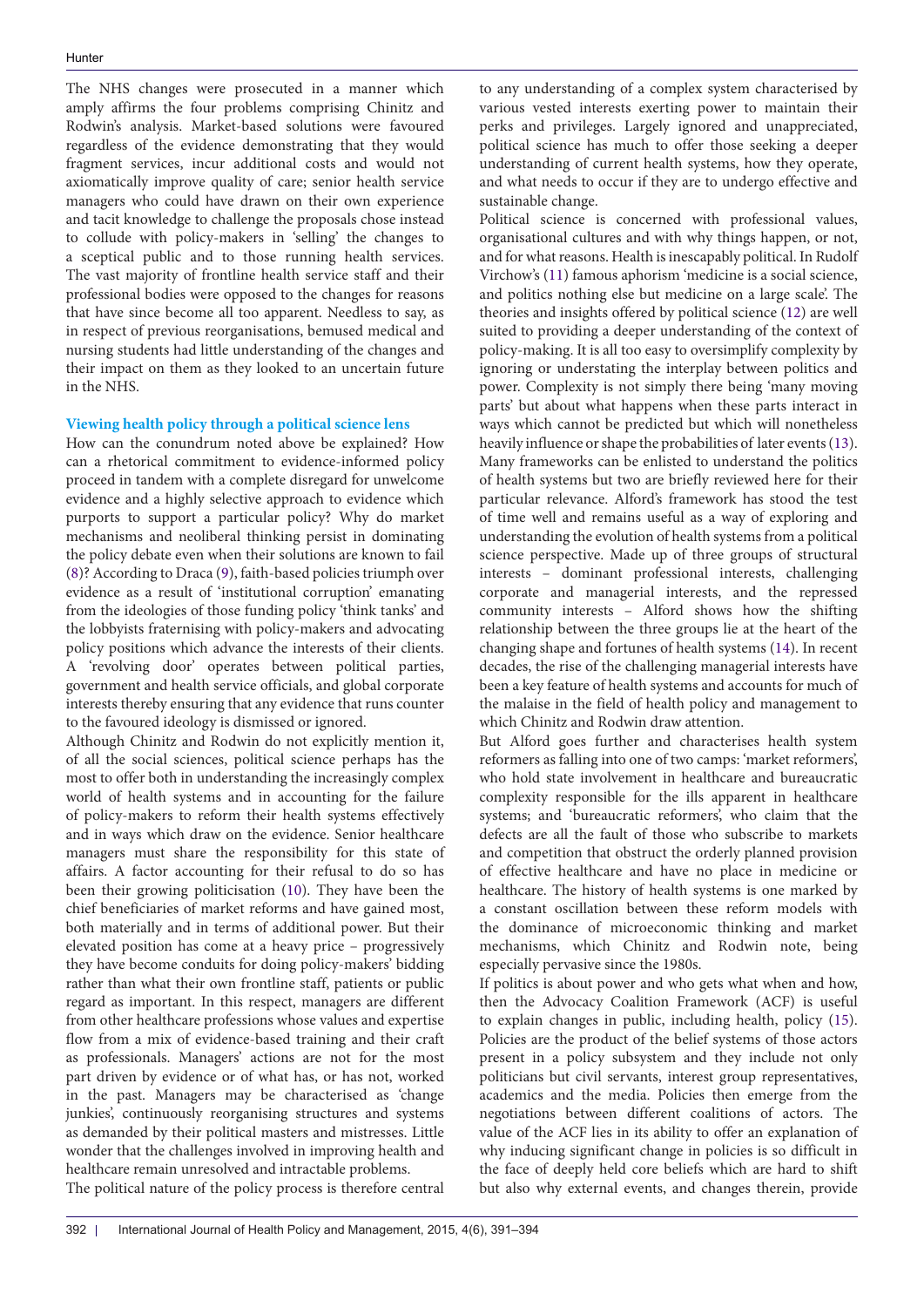opportunities to shift the power balance between actors and offer a chance of achieving significant change. If the dominance of microeconomic theory is to be challenged, as advocated by Chinitz and Rodwin, the ACF sets out what has to happen to assemble a coalition of interests of the willing to achieve such a goal. It is also a testament to how difficult it is in practice to put such a coalition in place.

#### **Leadership for third era health systems**

Lying at the heart of much of Chinitz and Rodwin's critique, although they do not use the term itself, is the place of leadership in health systems. Despite the vast outpouring of books and academic papers on the subject, what we understand by and want from leadership in complex settings has, if anything, become fuzzier and less enlightened. What is needed, in keeping with Chinitz and Rodwin's call for vertical organisational learning, is investment in building leadership capacity and capability at local level drawing on real-life challenges facing health systems. Leadership is not about generic competencies which simply require aspiring leaders to tick the boxes. In complex settings, leadership is contextual and is about understanding, influencing and shaping organisational politics to achieve sustainable solutions to wicked problems.

The challenges of change and transformation cannot be driven from the top via a directive or mandate. Locally-led cultural change rooted in particular contexts with a bespoke approach to using fewer competencies is the way forward, not a system of leadership development which ignores context, is structured around a fixed set of competencies and favours a 'sheep dip' approach to churning out leaders. Successful leadership in one situation or setting may not occur or survive in a different context - one size does not fit all.

The health challenge requires an end to silo-thinking and the shoring up of potentially failing organisations at the cost of inappropriate patient care. Leaders should be recruited with knowledge and understanding of complex systems and whole system approaches to transformational change. They must be able to work with, and through, others to influence and bring about intra- and inter-organisational change and do so utilising a range of leadership forms and styles, including adaptive, engaged and collaborative leadership.

Leadership trends follow societal changes. The economic downturn, coupled with big failures in the banking and business sectors, means that the age of the individual organisational leader working in isolation has gone. Consequently, leaders are required who do not assume they know it all and have all the answers but who are able to ask questions and draw on a range of knowledge and skills to address problems for which there are no simple or easy answers. Above all, leaders should be working to ensure that trust and not suspicion exists between health system professionals and managers, and between the workforce and government. Paying attention to the development of relationships and the 'soft power' issues of leadership has never been as important. Only then is there a likelihood of transformational change taking root across a whole system rather than in isolated pockets. The issue of scaling up change, sharing and spreading it across a whole health system, has never been effectively tackled because models of reform

focusing on structure rather than on acquiring the knowledge and 'body of wisdom', as Chinitz and Rodwin put it, to secure sustainable change have been given preference.

Given the centrality of the political nature of the policy process and the importance of leadership in bringing about sustainable change, being able to practice political astuteness is an essential skill future leaders will require. The successful leader appreciates that they act within a social and political context [\(16\)](#page-3-13). These political forces operate both locally and nationally. The savvy leader has a keen sense of who needs to be involved in decision-making, who needs to be 'kept on board', when is the best time to move on an issue, and when it is best not to fight a particular battle. All that has been said above about the leadership challenge in complex systems, like health, points to the need for political awareness at various levels but especially when it comes to challenging policy failures and advocating a different approach ([17](#page-3-14)). But, as Alford's structural interest framework shows, relationships between the professional and managerial interests within health systems have been problematic and have resulted in systemic failure, with managers often peddling solutions favoured by their political masters but which lack a sound evidence base.

#### **Conclusion**

Health systems have never been more complex or politically driven. Through a political science lens, it is possible both to illuminate and explain not only what has gone wrong in health systems in recent years and why but also to chart a different way forward identifying the factors and obstacles which need to be navigated if the default option of path dependency is to be avoided. It is no longer sufficient to produce leaders of healthcare services – we need leaders and leadership which can add value to health through adopting a whole systems approach which embraces the upstream factors impacting on health as well as those contributing to illness and disease. But it is also beholden on those leaders to demonstrate political astuteness and acquire coalitionbuilding skills if they are to succeed in their ambition to transform health systems.

Seeking to reduce these complex requirements to a set of simple precepts to be resolved by a range of competencies is both simplistic and seriously misses the point about what is required of, and from, leadership for health in the 21st century.

### **Ethical issues**

Not applicable.

#### **Competing interests**

Author declares that he has no competing interests.

#### **Author's contribution**

DJH is the single author of the manuscript.

#### **References**

- <span id="page-2-0"></span>1. Hunter DJ. Tackling the health divide in Europe: the role of the World Health Organisation. *J Health Polit Policy Law* 2012; 37: 867-78. doi. [10.1215/03616878-1672754](http://dx.doi.org/10.1215/03616878-1672754)
- <span id="page-2-1"></span>2. Halfon N, Long P, Chang DI, Hester J, Inkelas M, Rodgers A. Applying a 3.0 transformation framework to guide large-